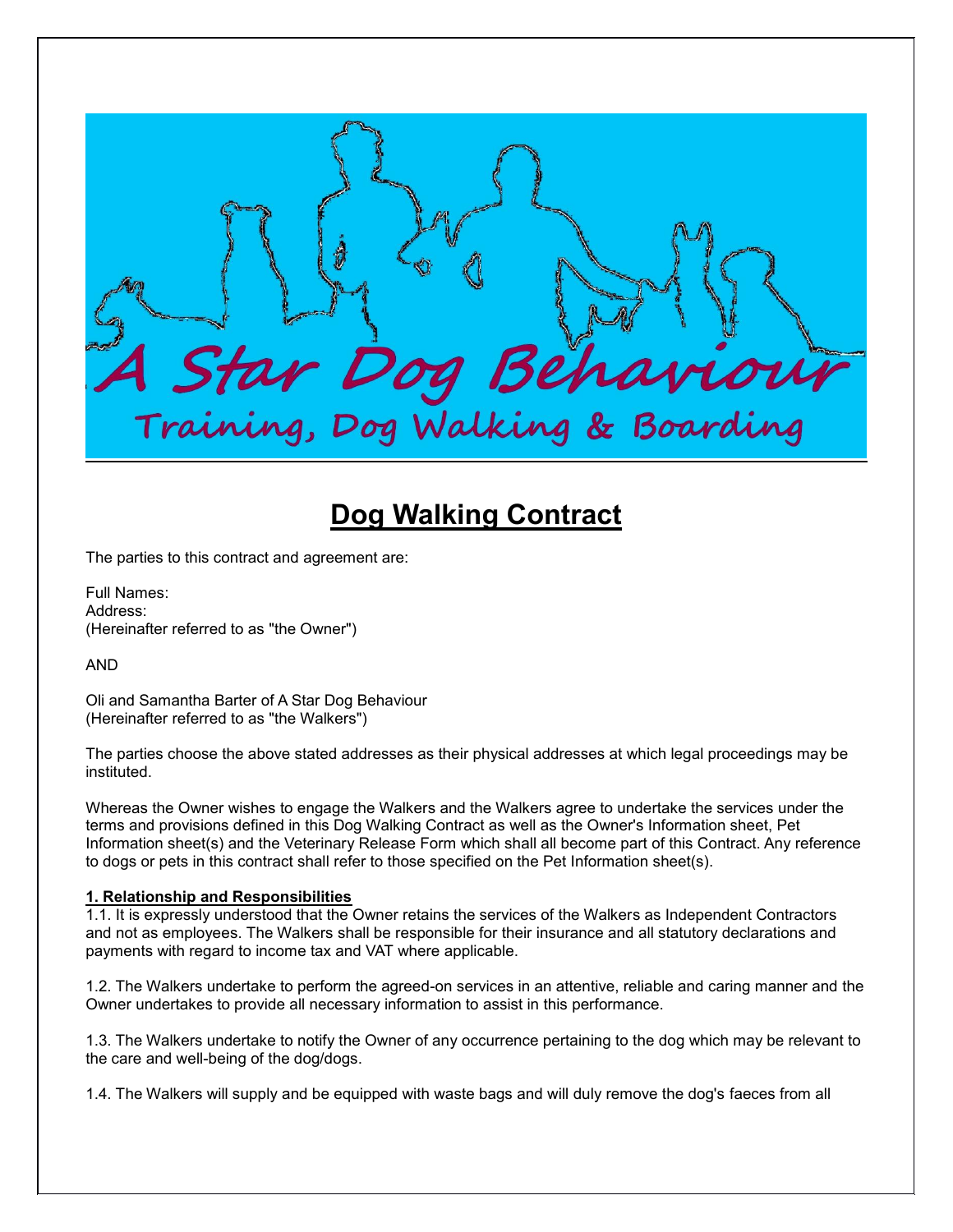public places.

- 1.5.The Walkers reserve the right to walk other compatible dogs at the same time but undertake to limit the number of dogs walked with one person to 6 (six).
- 1.6.The Owner will provide suitable harnesses, collars and leads with ID tags as approved by the Walkers, as well as coats or muzzles if required.
- 1.7.The Walker shall not be obliged to perform any other duties except those specified on the Owners Information sheet and Pet Information sheet.

## **2.Compensation**

2.1. The Walker shall be paid the amount of  $\mathbf{E}$  (£ pounds p/d) per day

2.2. A retainer of  $\mathbf{\pounds}$  (2 weekly payments in advance) shall be payable in advance.

## **3. Duration**

3.1. This Dog Walking Contract shall come into effect on the day \_\_\_\_ of 20 \_\_\_ and shall:

A. Terminate on the day of the control of the control of the control of the control of the control of the control of the control of the control of the control of the control of the control of the control of the control of

OR

B. Terminate when either party gives 7 (seven) days written notice of termination.

### **4. Cancellation or Early Termination**

4.1. Either party may terminate this Dog Walking Contract a minimum of 24 (twenty four) hours prior to the first scheduled visit without incurring penalties or damages.

4.2. Cancellation by the Owner of scheduled walks with less than 24 hrs notice will be charged at the full rate, or may be rescheduled at the discretion of the Walkers.

4.3. Where the Walkers as sole proprietors needs to cancel a scheduled walk due to unforeseen circumstances, they may appoint a substitute Walker with the written approval of the Owner and any difference in the fees charged shall be for the account of the Walker.

4.4. Should any dog become aggressive or dangerous, the Walker may terminate this dog walking contract with immediate effect.

4.5. Any wrongful or misleading information in the Owner's Information or Pet Information sheets may constitute a breach of terms of this Dog Walking Contract and be grounds for instant termination thereof.

4.6. Termination under the circumstances described in 4.4 or 4.5 above shall not entitle the Owner to any refunds nor relief of any outstanding payments due.

## **5. Liability**

5.1. The Walkers will carry liability insurance relative to the services performed for the Owner. A copy of the insurance policy is available to the Owner at the Owners request. If requested and once provided the Owner acknowledges that he/she is familiar with its content.

5.2. The Walkers accept no liability for any breach of security or loss of or damage to the Owner's property if any other person has access to the property during the term of this agreement.

5.3. The Walkers shall not be liable for any mishap of whatsoever nature which may befall a dog or caused by a dog who has unsupervised access to the outdoors.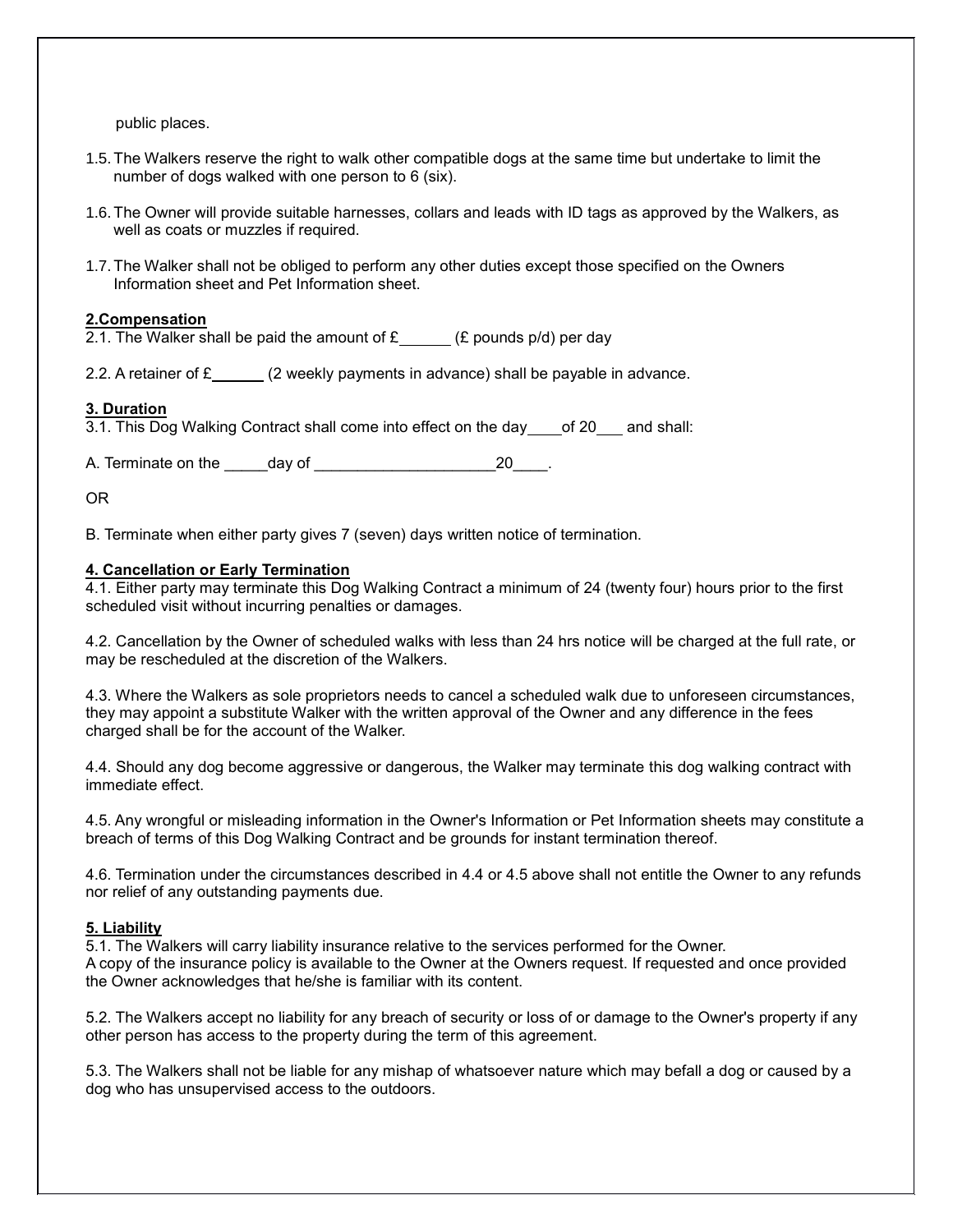5.4. The Owner shall be liable for all medical expenses and damages resulting from an injury to the Walkers caused by the dog as well as damage to the Owner's property.

5.5. The Walkers are released from all liability related to transporting dog(s) to and from any veterinary clinic or kennel, the medical treatment of the dog(s) and the expense thereof.

5.6. The Owner has a responsibility to ensure that dog(s) are up to date with the correct vaccinations, including kennel cough. The Walkers will not be liable for any medical expenses resulting from contraction of kennel cough or any other illness.

### **6. Indemnification**

The parties agree to indemnify and hold harmless each other as well as respective employees, successors and assigns from any and all claims arising from either party's willful or negligent conduct.

### **7. Emergencies**

In the event of an emergency, the Walkers shall contact the Owner at the numbers provided to confirm the Owner's choice of action. If the Owner cannot be reached timeously, the Walkers are authorised to:

7.1. Transport the dog(s) to the listed veterinarian;

7.2. Request on-site treatment from a veterinarian;

7.3. Transport the dog(s) to an emergency clinic if the previous two options are not feasible.

#### **8. Security**

The Walkers warrant to keep safe and confidential all keys, remote control entry devices, access codes and personal information of the Owner and to return same to the Owner at the end of the contract period or immediately upon demand.

## **9. Relaxation of Terms**

No relaxation, indulgence, waiver or release by any party of any of the rights in terms of this agreement on one occasion shall prevent the subsequent enforcement of such rights and shall not be deemed to be a waiver of any subsequent breach of any of the terms.

#### **10. Whole Agreement**

This Dog Walking Contract and Owner's Information sheet, Pet Information sheet(s) and the Veterinary Release Form attached constitute the sole and entire agreement between the parties with regard to the subject matter hereof and the parties waive the right to rely on any alleged expressed or implied provision not contained therein. Any alteration to this agreement must be in writing and signed by both parties.

#### **11. Assignment**

No party may assign any of its rights or delegate or assign any of its obligations in terms of this Dog Walking Contract without the prior written consent of the other party, except where otherwise stated.

#### **12. Binding Effect**

The terms of this Contract shall be binding upon and accrue to the benefit and be enforceable by either party's successors, legal representatives and assigns.

#### **13. Governing Law**

This Contract and Agreement shall be construed, interpreted and governed in accordance with the laws of the United Kingdom and should any provision of this Contract be judged by an appropriate court as invalid, it shall not affect any of the remaining provisions whatsoever.

#### **14. General**

The parties agree that any or all parts of this agreement may be submitted to the other party in legible and recordable electronic form and upon acknowledgment of receipt by the receiving party shall become valid parts of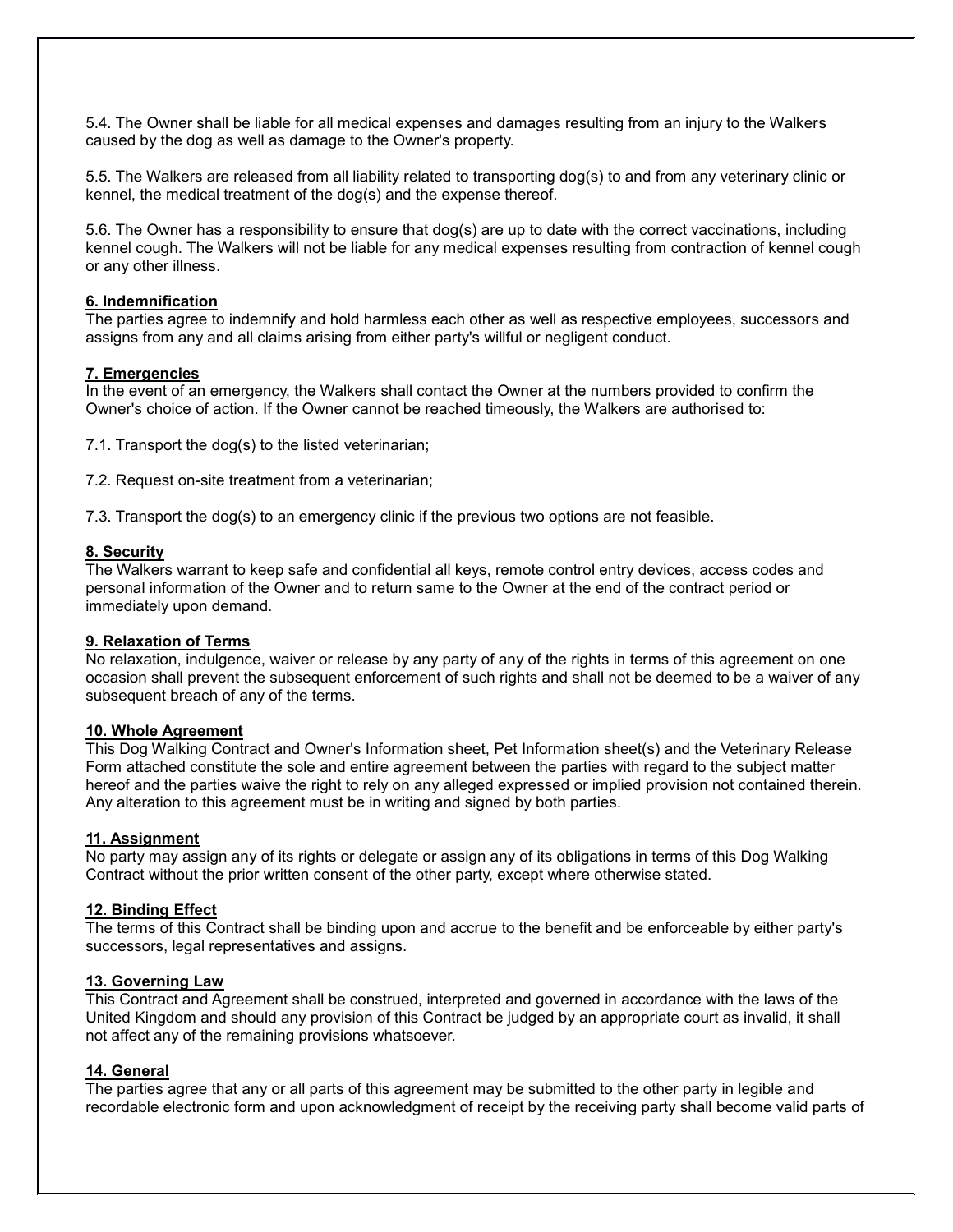the agreement.

Paragraph headings are for convenience of reference only and are not intended to have any effect in the interpretation or determining of rights or obligations under this agreement.

Where appropriate words signifying one gender shall include the other and words signifying the singular shall include the plural and vice versa.

All Above applies to Dog walking agreement for:

Walk(s) of \_\_\_\_\_ minutes per walk as specified (y/n) M\_T\_W\_T\_F\_ of every week.

Owner's Signature: \_\_\_\_\_\_\_\_\_\_\_\_\_\_\_\_\_\_\_\_\_\_\_\_\_\_\_\_\_\_\_ Date:

Walker's Signature: Manual Malker's Signature: Manual Malker's Signature: Date: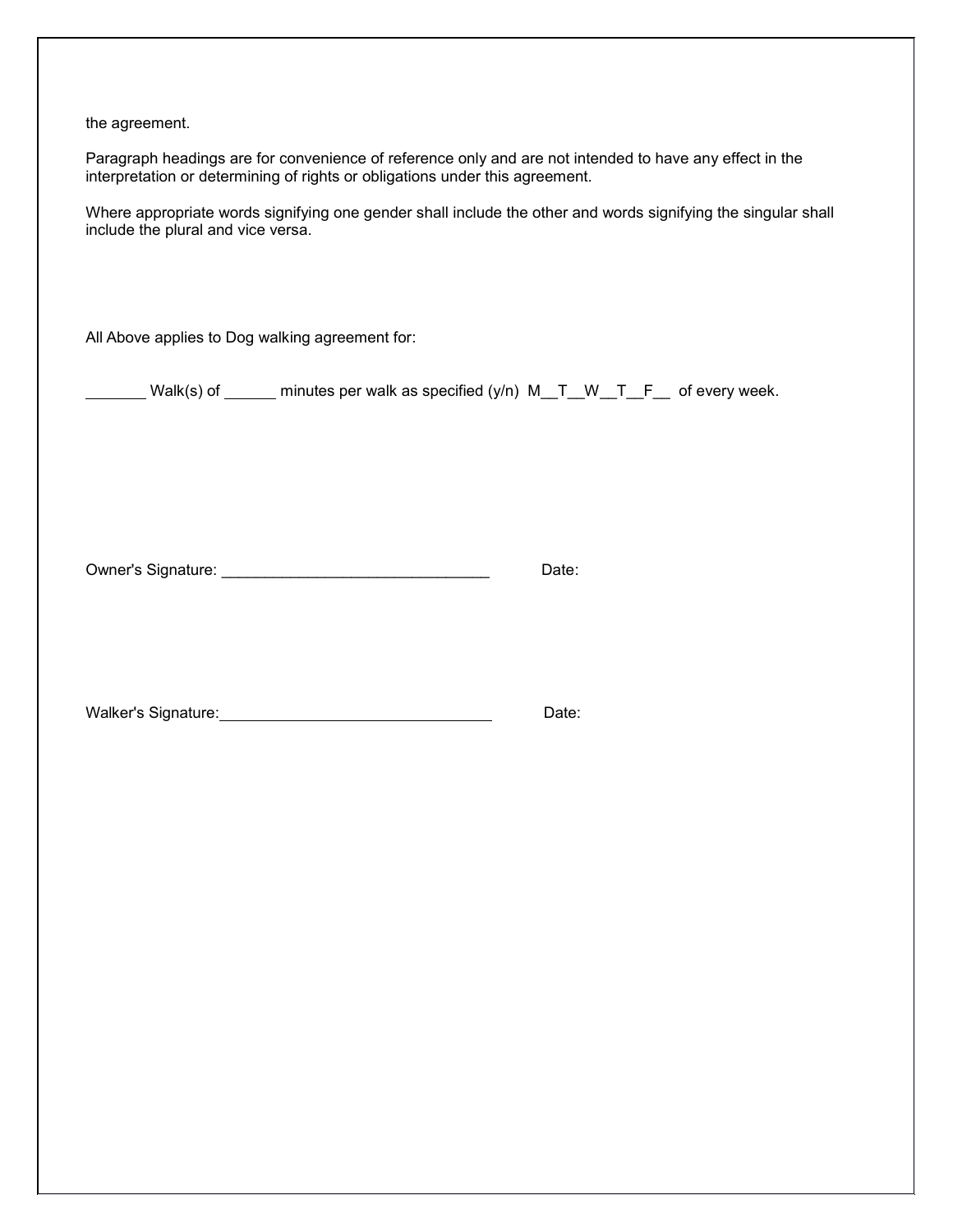# **Pet Information**

| Male: $Y/N$ Neutered: $Y/N$                                                                                                                                                                                                                                                                          |
|------------------------------------------------------------------------------------------------------------------------------------------------------------------------------------------------------------------------------------------------------------------------------------------------------|
| Female: Y/N Spayed: Y/N                                                                                                                                                                                                                                                                              |
|                                                                                                                                                                                                                                                                                                      |
| Permission for dogs to be walked off the lead? $Y / N$                                                                                                                                                                                                                                               |
| Vaccinations are current: $Y/N$ (Proof must be provided in case of boarding)<br>Kennel cough vaccination: $Y/N$ (Highly recommended)<br>Flea and tick treatments current: Y / N<br>Notable Medical Information, Allergies, Phobias etc.<br><u> 1980 - John Stein, Amerikaansk politiker (* 1918)</u> |
| Location of suitable harnesses/collars for walks _______________________________<br>Preferred time for walks                                                                                                                                                                                         |
| (The Walkers reserve the right to collect the dog(s) to be walked 2 hours either side of preferred time, subject<br>to availability and work load).                                                                                                                                                  |
| <b>GENERAL INFORMATION</b>                                                                                                                                                                                                                                                                           |
|                                                                                                                                                                                                                                                                                                      |
| I, the owner of the above listed pet warrant that the information contained herein is<br>true and correct to the best of my knowledge.                                                                                                                                                               |
| <b>Owner's Signature:</b><br>Date:                                                                                                                                                                                                                                                                   |